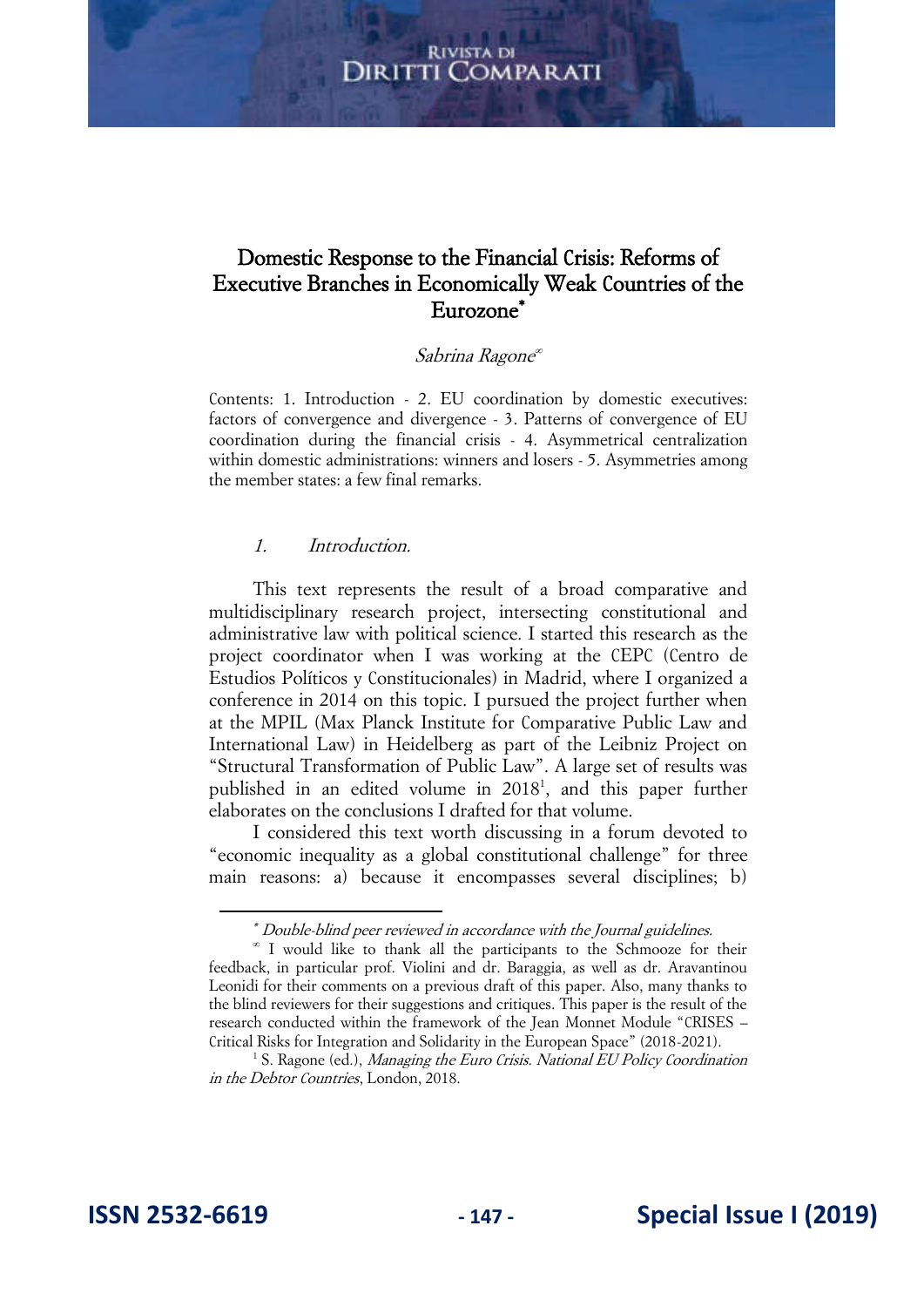Sabrina Ragone

Domestic Response to the Financial Crisis: Reforms of Executive Branches in Economically Weak Countries of the Eurozone

because it is an example of scholarship combining two different lines of research that had not been assessed conjunctly before; c) because it addresses one facet of economic inequality, namely the inequality among member states of the EU (and not necessarily within one state), which so far has not been analysed by academics as much as others.

The target of the project was to examine the instruments set up to coordinate EU-related matters within domestic executives in times of crisis. For the first time, two research lines (i.e. EU coordination by the executive *and* the constitutional effects of the financial crisis) were combined in order to achieve a comprehensive understanding of the interconnection between the Europeanization of national administrations and the crisis. Consistently with this approach, the selected case studies covered those EU member states whose financial situation was (considered) more precarious during the last decade, i.e. Cyprus<sup>2</sup>, Greece<sup>3</sup>, Ireland<sup>4</sup>, Italy<sup>5</sup>, and Portugal<sup>6</sup>.

Although in different degrees and manners, over the past years all these countries have faced economic issues and have been subject to special attention by European institutions. Some of them were even bailed-out and consequently had to sign and implement a Memorandum of understanding (or more than one, like in the Greek case) with the so-called Troika, composed by IMF, Commission and ECB. The condition of being a programme country, which can be applied to all cases with the only exception of Italy, proved to be a relevant variable in the evolution of the national coordination management and regulation.

All changes to the coordination system implemented since the outbreak of the financial crisis were taken into account, with the target of understanding which ones represent a consequence of the

 $2^2$  A. Pegasiou, *EU coordination in Cyprus: The limits of Europeanization in* times of crisis, in S. Ragone (ed.), Managing the Euro Crisis, op. cit., p. 83-105.

<sup>&</sup>lt;sup>3</sup> C. Spanou C., *EU coordination in Greece: 'forced' Europeanization under* the MoU?, in S. Ragone (ed.), Managing the Euro Crisis, op. cit., p. 13-38.

<sup>&</sup>lt;sup>4</sup> B. Laffan, *EU coordination in Ireland: Centralization to master the crisis*, in S. Ragone (ed.), Managing the Euro Crisis, op. cit., p. 39-54.

<sup>&</sup>lt;sup>5</sup> S. Ragone, *EU coordination in Italy: (predominantly) internally driven* changes in times of crisis, in S. Ragone (ed.), Managing the Euro Crisis, op. cit., p. 107-127.

<sup>&</sup>lt;sup>6</sup> J. Magone, *EU coordination in Portugal: Continuity and flexibility in a* Troika regime, in S. Ragone (ed.), Managing the Euro Crisis, op. cit., p. 55-81.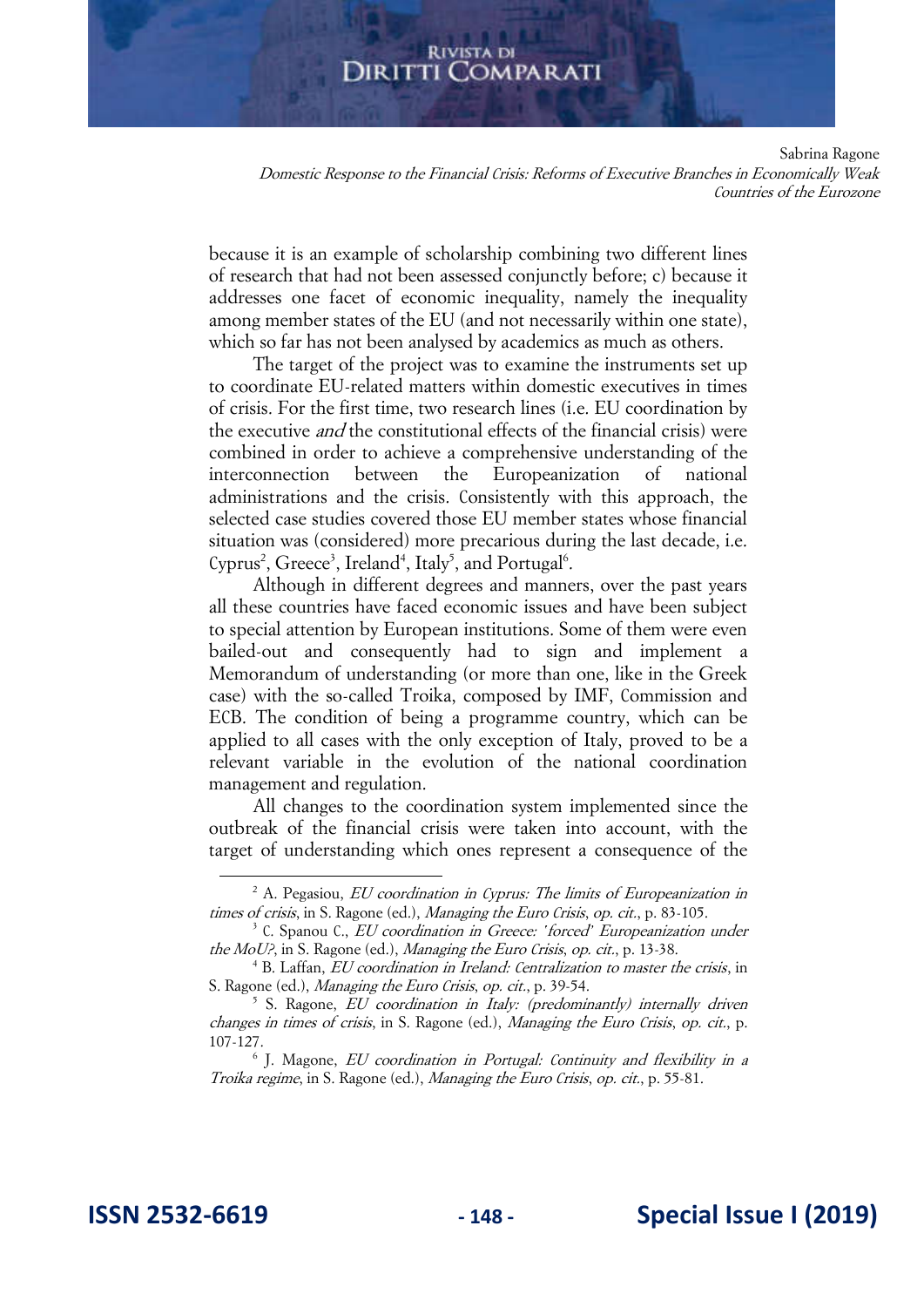Sabrina Ragone

Domestic Response to the Financial Crisis: Reforms of Executive Branches in Economically Weak Countries of the Eurozone

crisis and which ones depend mainly on internal dynamics. Several factors may directly or indirectly affect the legal framework and concrete performance of each one of the executives in the European context. Among them, one can count the size of the state; the performance and the dimension of the corresponding administration; as well as the political ambition concerning EU policies. Also, further factors have had a strong impact on the organization of the executives, such as the desire to play an active role in the management of the crisis, the need of increasing the administrative capacity and the competence of national officials, and the relationship with other member states and the institutions of the EU.

The interdisciplinary perspective took into consideration both the doctrinal reconstruction of the regulation concerning EU coordination and the analysis of practice. So far, the topic had been assessed only by political scientists<sup>7</sup> while this research provided a legal examination of EU coordination, complementing former studies and linking them with the features of the context of the financial crisis.

After explaining to what extent divergence and convergence of the mechanisms for coordination have been a constant feature of the EU (§ 2), this article focuses first on the elements of convergence among the case studies (§ 3), finally explaining which actors can be considered winners and losers of this evolutionary process due to the crisis  $(\$ 4)$ .

# 2. EU coordination by domestic executives: factors of convergence and divergence.

Throughout the decades, the mechanisms and institutions created in each state to face the need for coordination have shown patterns of both convergence and divergence<sup>8</sup>. Although

<sup>&</sup>lt;sup>7</sup> In particular, H. Kassim, B.G. Peters and V. Wright (eds.), The National Co-ordination of EU Policy. The Domestic Level, Oxford, 2000.

<sup>&</sup>lt;sup>8</sup> H. Kassim, B.G. Peters and V. Wright (eds.), The National Co-ordination of EU Policy, op. cit.; K. H. Goetz, J.H. Meyer-Sahling, The Europeanisation of National Political Systems: Parliaments and Executives, in Living Reviews in European Governance, 3(2), 2008, p. 4-30.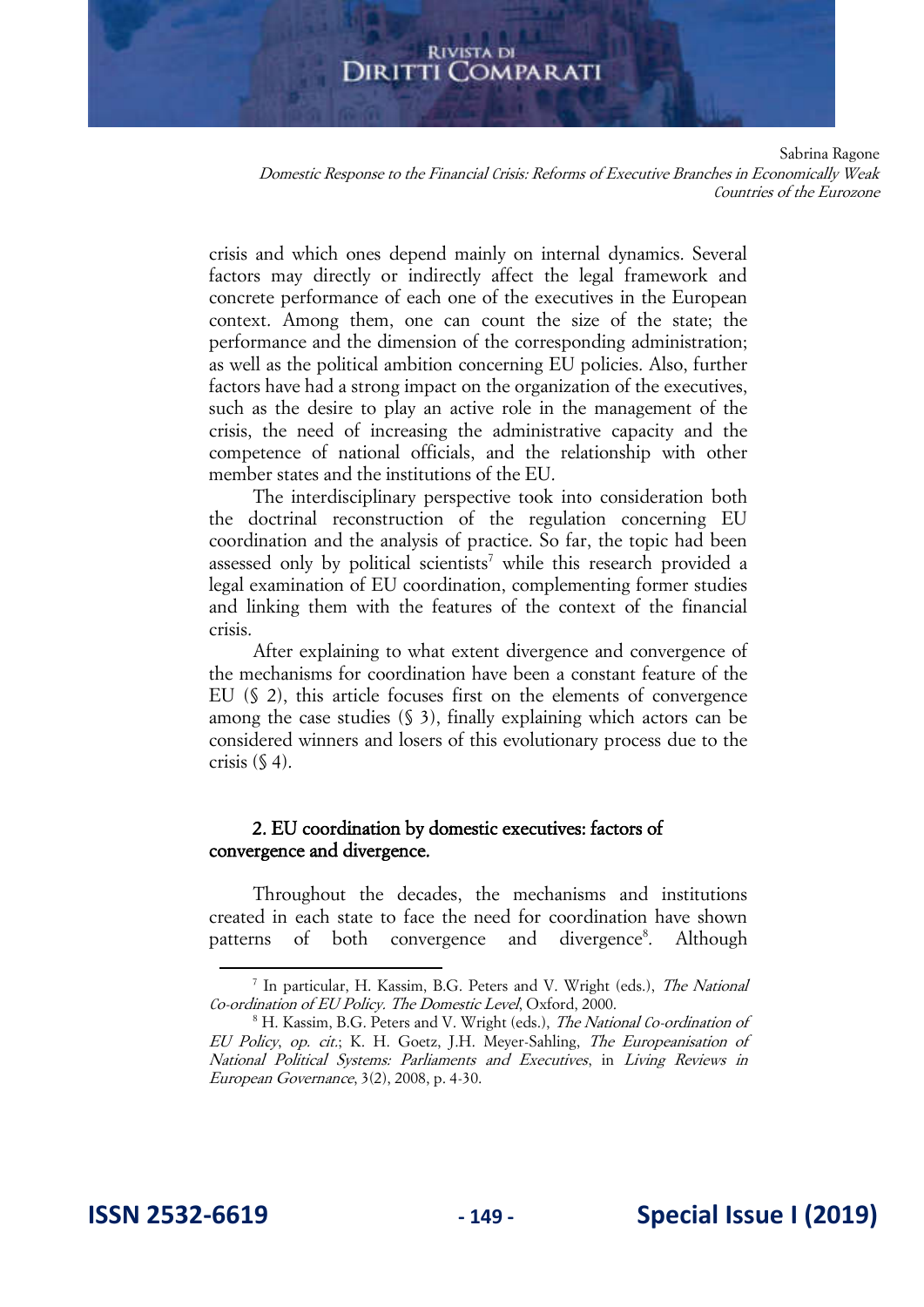## **RIVISTA DI** DIRITTI COMPARATI

Sabrina Ragone

Domestic Response to the Financial Crisis: Reforms of Executive Branches in Economically Weak Countries of the Eurozone

Europeanization of the administrations calls for more uniformity, national specificities and traditions still play a major role in the organization of domestic institutions.

The pressure for convergence depends on the fact that all member states act in the same institutional framework and have to face similar challenges when they prepare and then defend their positions at the European level. All governments have had to arrange their structures accordingly. The need to adapt national structures to make them more consistent and responsive to the decision-making process in Brussels creates incentives towards similar coordination mechanisms, although the EU does not require any, leaving margin of manoeuvre to the states. Nevertheless, the logic of optimization, which should have led to more and more analogous processes and structures<sup>9</sup>, has not become predominant.

At the national level, several features of the political environment contribute to shape the mechanisms of coordination, namely the policy style, the way in which coordination is conceived within the administration of the corresponding state (for instance, with respect to subnational territorial entities), or the nature of the political and administrative opportunity structure<sup>10</sup>. The general approach of the state towards European affairs and European integration as a whole affects the focus of the coordination on implementing and/or influencing the decisions as well. Furthermore, the model of coordination adopted for internal affairs has an impact on the instruments used to achieve the same goal in EU-related issues.

Previous doctrinal works have proven that there are numerous similarities, such as the establishment of new structures and/or the adaptation of the pre-existing ones – phenomenon that has occurred in the long-term member states and in the most recently accessed –; the increasing role of the Prime Ministers (PM) and the corresponding erosion of the position of the Minister for Foreign

<sup>9</sup> R. Harmsen, The Europeanization of National Administrations: A Comparative Study of France and the Netherlands, in Governance, 12(1), 1999, p. 84.

<sup>&</sup>lt;sup>10</sup> H. Kassim, B.G. Peters and V. Wright (eds.), *The National Co-ordination* of EU Policy, op. cit., p. 250 ss.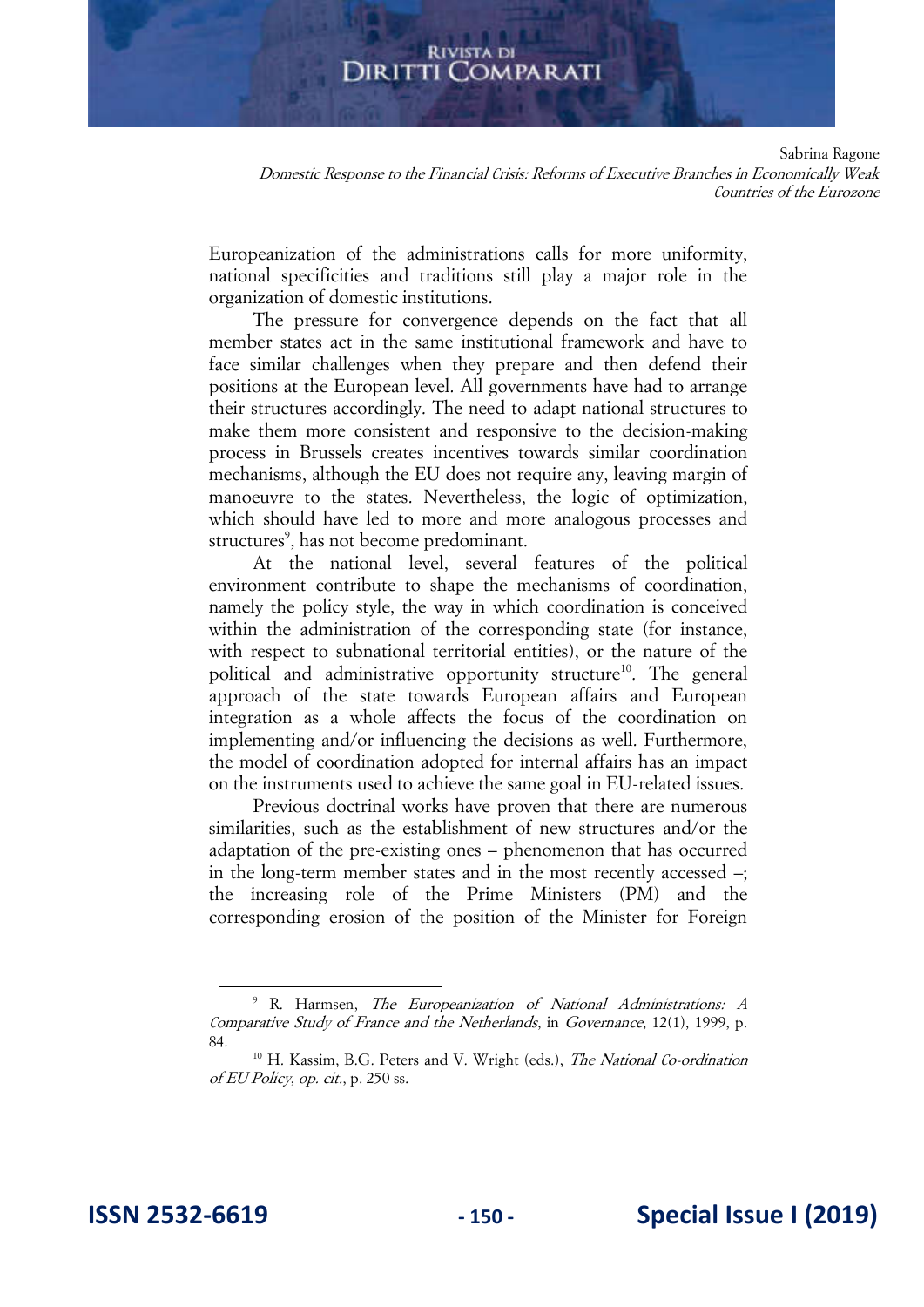#### **RIVISTA DI** Diritti ( **COMPARATI**

Sabrina Ragone

Domestic Response to the Financial Crisis: Reforms of Executive Branches in Economically Weak Countries of the Eurozone

Affairs<sup>11</sup>. On the one hand, technical issues require skills different from mainly diplomatic preparation and, on the other hand, the raising relevance of financial, monetary and economic issues has pushed forward the role of the Ministries of Finance or Economy. This specific factor became even more evident at the pick of the financial crisis.

Also, patterns of divergence have been highlighted, in particular, the total number of actors involved in the EU coordination (like PM, ministers, Parliaments, regions...) and the role that each of them plays in the process of coordination according to the domestic division of responsibilities, as well as the concrete mechanisms created and their actual functioning.

From this perspective, the period of the financial crisis was not distinct. The evolution of EU coordination mechanisms shows both commonalities and differences. In § 3 and § 4 the kind of adaptation brought about during the crisis will be examined, answering the following questions: were radical transformations implemented or the mechanisms for coordination were simply adapted to the new context? Are these changes meant to last or are they adjustments to face the crisis destined to be eliminated as soon as the programme is accomplished? What consequences did the evolution provoke in terms of centralization of power in the hands of the domestic executive? Which actors' powers have increased and which ones' have decreased?

3. Patterns of convergence of EU coordination during the financial crisis.

The comparative examination of EU coordination during the crisis has shown three main patterns of convergence: a) there was no radical change in EU coordination, as the mechanisms already in place were adjusted and not dramatically transformed<sup>12</sup>; b) such adaptations

<sup>&</sup>lt;sup>11</sup> Already highlighted by H. Kassim, B.G. Peters and V. Wright (eds.), *The* National Co-ordination of EU Policy, op. cit., p. 239.

<sup>&</sup>lt;sup>12</sup> Interestingly, the first path analyzed in X. Contiades (ed.), Constitutions in the Global Financial Crisis. A comparative Analysis, Ashgate, 2013, p. 63 ss., is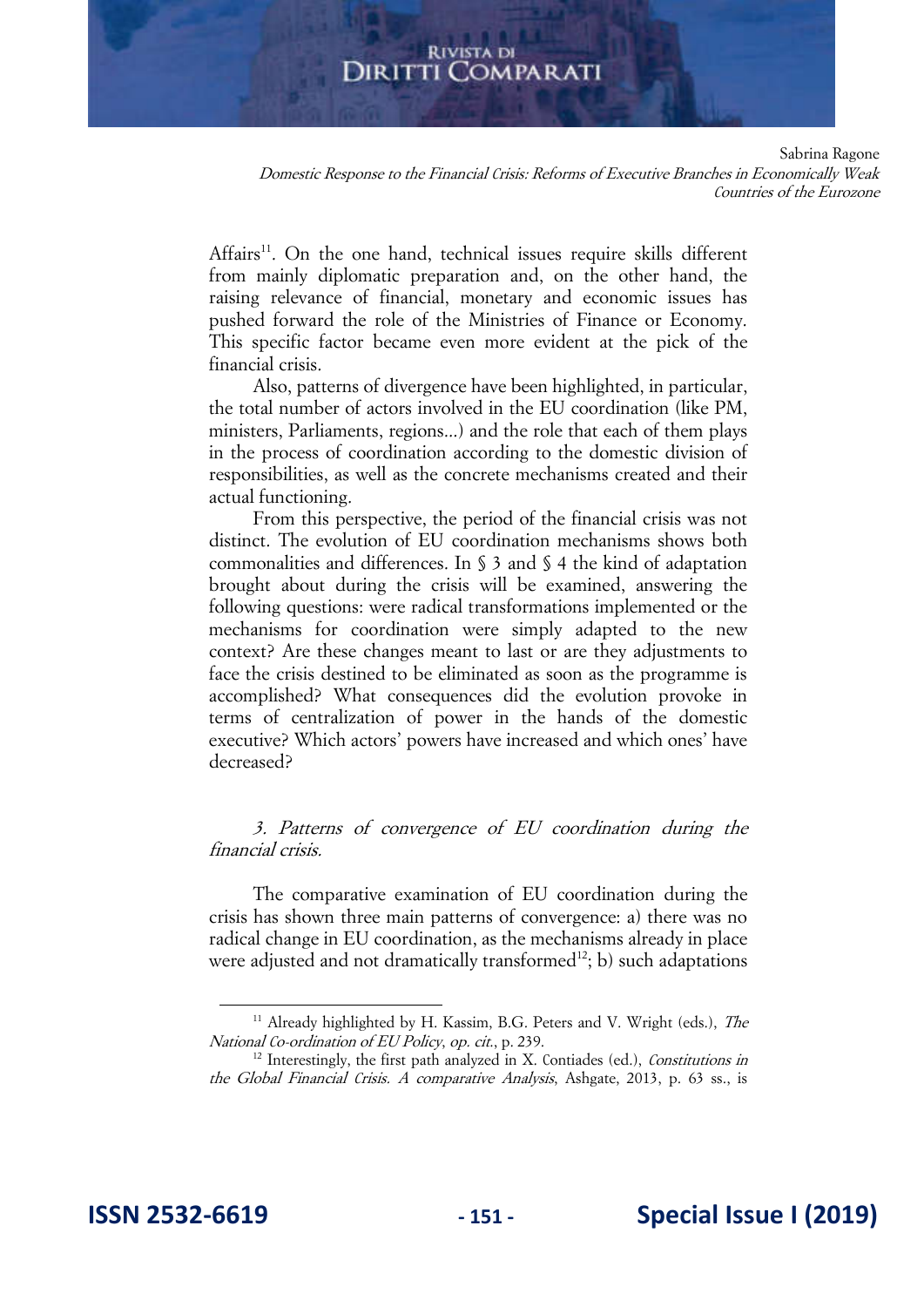Sabrina Ragone

Domestic Response to the Financial Crisis: Reforms of Executive Branches in Economically Weak Countries of the Eurozone

are not meant to last in time, being considered as a temporary response to the financial crisis; c) globally, these adaptations led to centralization of powers within the national executives (although asymmetrically, as it will be explained in § 4).

As it concerns the pattern sub a), the adaptation of EU coordination mechanisms tended to recognize a more relevant role to existing bodies, like the CIAE (so-called Comitato interministeriale per gli affari europei) in Italy and the DGAE (directorate general for European affairs) in Portugal. In Ireland<sup>13</sup> and in Greece, the state responded to the crisis within the operating procedures of the political and administrative culture.

The Italian CIAE had been statutorily regulated in 2005<sup>14</sup> and was reformed in 2012<sup>15</sup>, although its structure and basic targets remained untouched. What changed was the frequency of its meetings. In fact, for several years after 2005 the coordination had been achieved through informal meetings among ministers and officers. Only the appointment, in 2014, of Sandro Gozi (Secretary of State for European Affairs until 2018), who was among the promoters of the reform, determined the change. The first meetings of the Committee were held in June 2014 and then took place every three/four weeks.

The Greek system evolved according to the administrative tradition of the country: changes were slow and initially based on

<sup>&</sup>quot;adjustment", which would be applicable to the Irish and the Italian case, among those examined in the volume.

<sup>&</sup>lt;sup>13</sup> No "Big New Idea" was elaborated to respond to the crisis, as it was highlighted by D.G. Morgan, The Constitution and the Financial Crisis in Ireland, in X. Contiades (ed.), Constitutions in the Global Financial Crisis. A comparative Analysis, op. cit., p. 87.

<sup>&</sup>lt;sup>14</sup> For an overall understanding of the mechanisms, M. Savino, L'amministrazione e l'Europa: l'eterna rincorsa, in L. Fiorentino et al. (eds.), Le amministrazioni pubbliche tra conservazione e riforme. Omaggio degli allievi a Sabino Cassese, Milan, 2008, p. 123 ss.

 $15$  On this reform, L. Costato, L. Rossi and P. Borghi (eds.), *Commentario alla* legge 24.12.2012 n. 234 'Norme generali sulla partecipazione dell'Italia alla formazione e all'attuazione della normativa e delle politiche dell'Unione europea', Naples, 2015. A complete analysis of the performance of this piece of legislation can be found in E. Moavero Milanesi, G. Piccirilli (eds.), Attuare il diritto dell'Unione Europea in Italia. Un bilancio a 5 anni dall'entrata in vigore della legge n. 234 del 2012, Bari, Cacucci, 2018.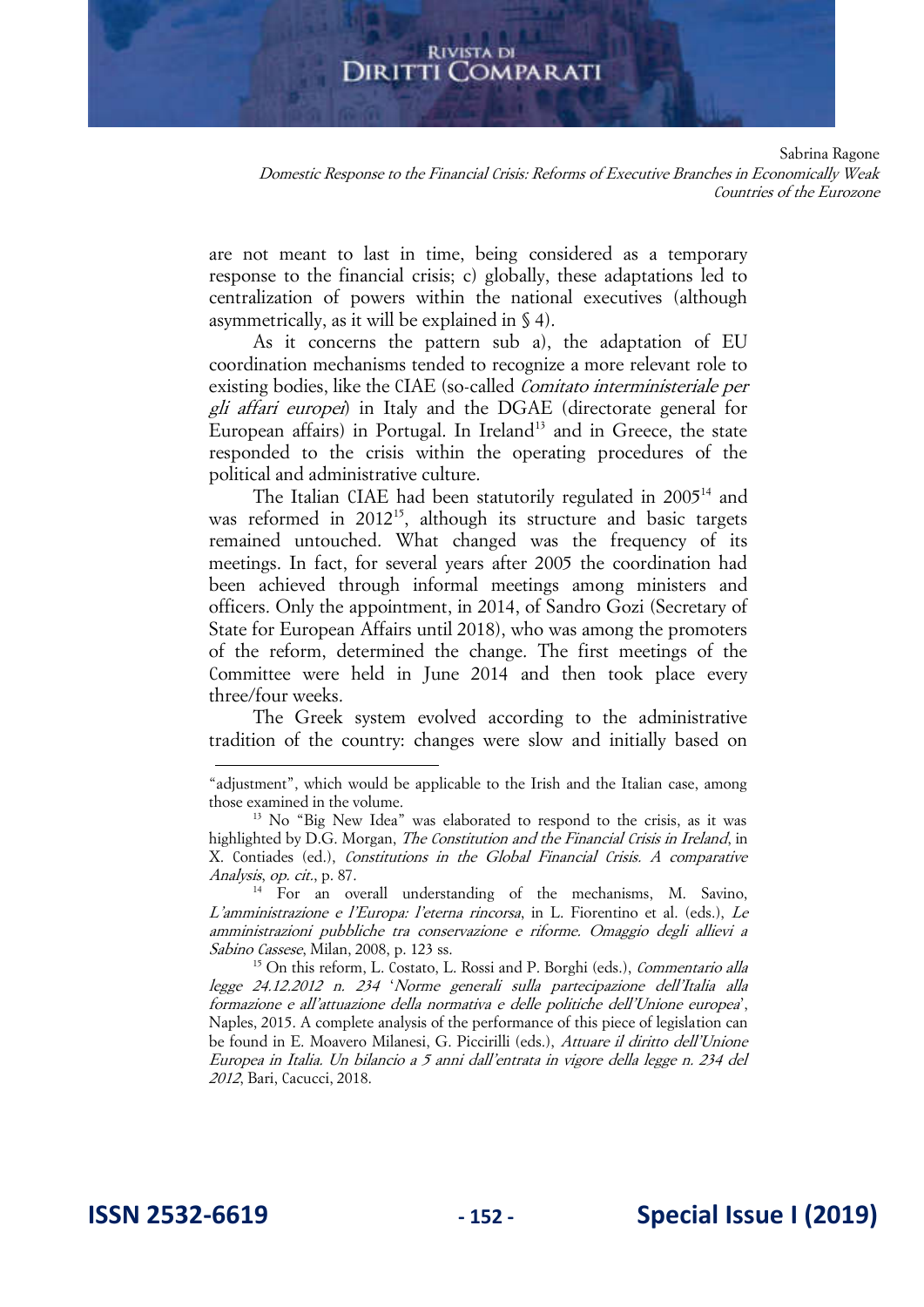Sabrina Ragone

Domestic Response to the Financial Crisis: Reforms of Executive Branches in Economically Weak Countries of the Eurozone

merely *ad hoc* practices or even on personal informal arrangements. Later, the structures around the Ministry of Finance (MF) were slightly reshaped. At the beginning, the Secretary General of the MF held periodical information meetings and led the coordination of the affected ministries. When it had to monitor the implementation of the MoU, the MF also made use of the Council of Economic Experts (socalled SOE) – whose role switched from the one of a think-tank to that of an actor of the management of European issues –, the General Secretariat of Economic Policy, and, more specifically, its EU Directorate. Only when the Troika explicitly requested a specialized structure with permanent technical personnel in 2011, the legislator established a monitoring body for the structural adjustment programme, namely the Service for the Planning and Monitoring of the Implementation of Economic Adjustment Programmes, attached to the MF, which became operative in 2013. The same year also a new mechanism of general coordination was created in order to respond to the requirements of the MoUs, i.e. the General Secretariat for Coordination, attached to the PM and headed by a political appointee.

In Portugal as well, during the implementation of the programme, the emphasis was put on efficiency and economic performance. The country has traditionally been portrayed by political scientists as a member state focused on downloading EU policies, and this is confirmed by the attitude adopted for the implementation of the reform packages agreed upon with the Troika, that can be considered as an example of "coercive Europeanization"<sup>16</sup>. New legislation was passed to amend and improve the participation of the DGAE in the policy-making process, with special attention to economic coordination in the framework of the European Semester procedure. Then, to fulfil the tasks and the timing fixed by the MoU, a special task force was created, namely the Mission of Monitoring the Memoranda (ESAME).

The only exception to the pattern of adaptation of domestic mechanisms was Cyprus. When the country requested financial

<sup>&</sup>lt;sup>16</sup> J. Magone, *Portugal as the "good pupil" of the European Union. Living* under the regime of the Troika, in J. Magone, B. Laffan and C. Schweiger (eds.), Core-Periphery Relations in the European Union. Power and Conflict in a Dualist Political Economy, London, 2016, p. 179 ss.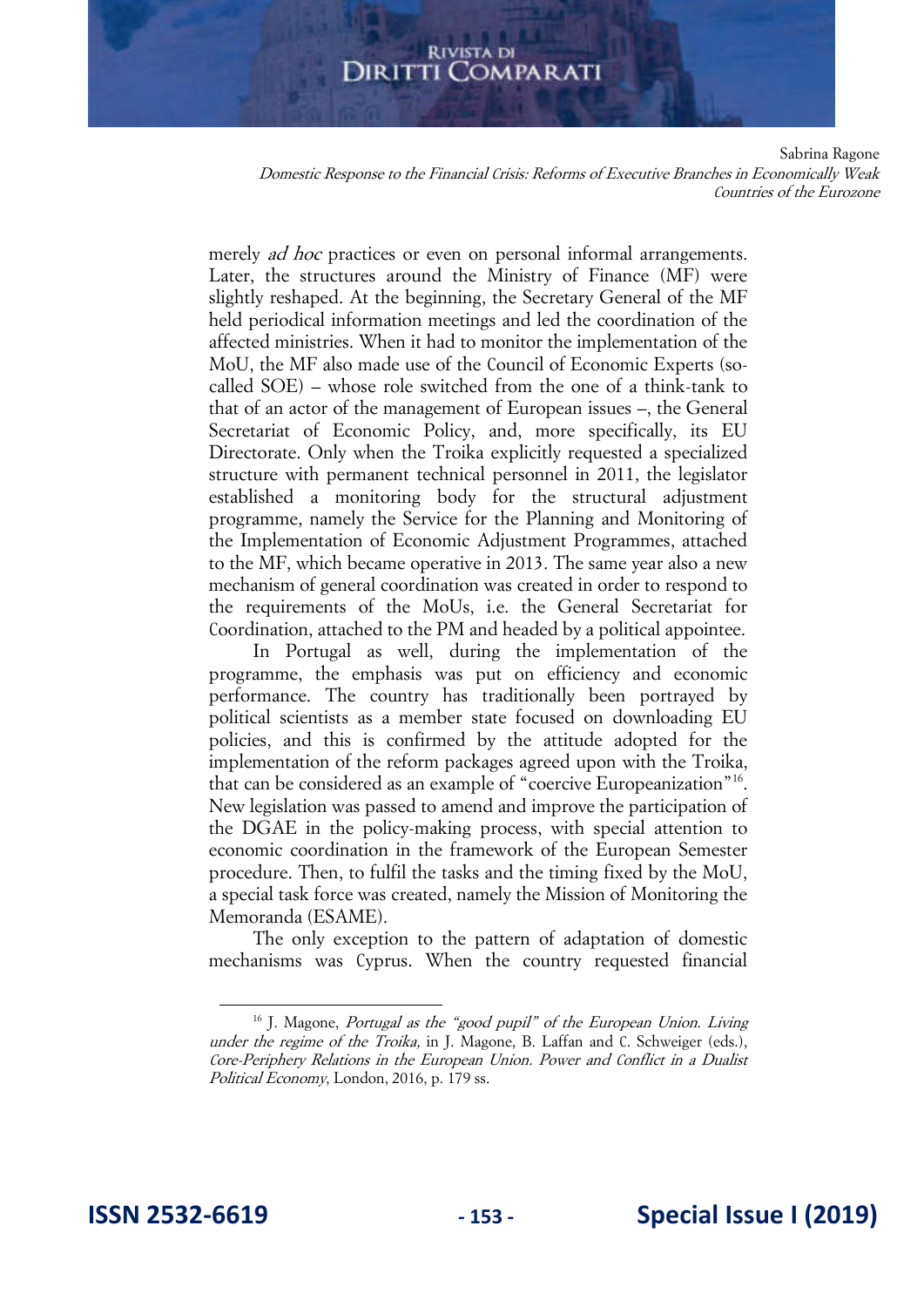Sabrina Ragone

Domestic Response to the Financial Crisis: Reforms of Executive Branches in Economically Weak Countries of the Eurozone

assistance in June 2012, it did not have any permanent structure in place, which could be able to coordinate the negotiations with the Troika and monitor the implementation of the MoU. There was just a European Affairs Deputy Minister appointed expressly to coordinate the Cypriot Presidency; his mandate was supposed to end after the Presidency itself and did not include any participation in policy areas. In 2013 the coordination mechanism implemented in the MF was adjusted in terms of tasks and targets of the existing units and departments to create an efficient mechanism to communicate with the Troika.

As it concerns the pattern sub b), i.e. the temporary nature of the adaptations due (mainly) to external pressure, one must recall that already in the early 2000 coercion was not considered as a determining factor for homogeneity among the states $17$ . The push for coordination coming from outside the countries played a bigger role in the context of the crisis due to the need to timely comply with the requirements of the MoUs in the particularly weak economic situation of the countries affected. Loan conditionalities always implied the implementation of a specific set of policies and reforms, which altered domestic priorities<sup>18</sup>.

More specifically, the Economic Adjustment Programmes (EAP) that Greece agreed upon with the Troika in 2010 and 2012 and the one concerning the European Stability Mechanism (ESM) in 2015 explicitly prioritized some financial, fiscal, economic and structural policies. The schedule and the deadline to comply with were extremely tight and complex to fulfil, requiring an expedite mechanism for the implementation of the reforms<sup>19</sup>.

<sup>&</sup>lt;sup>17</sup> H. Kassim, B.G. Peters and V. Wright (eds.), *The National Co-ordination* of EU Policy, op. cit., p. 243.

 $18$  A. Baraggia, *Conditionality Measures within the Euro Area Crisis: A* Challenge to the Democratic Principle?, in Cambridge Journal of International and Comparative Law,  $4(2)$ , 2015, p. 268 ss.

<sup>&</sup>lt;sup>19</sup> For a contextual analysis, G. Aravantinou Leonidi, L'impatto della crisi economica sul sistema costituzionale della Repubblica di Grecia, in F. Balaguer Callejón, M. Azpitarte Sánchez, E. Guillén López and J.F. Sánchez Barrilao (eds.), The Impact of the Economic Crisis on the EU Institutions and Member States, Cizur Menor, 2015, p. 335 ss.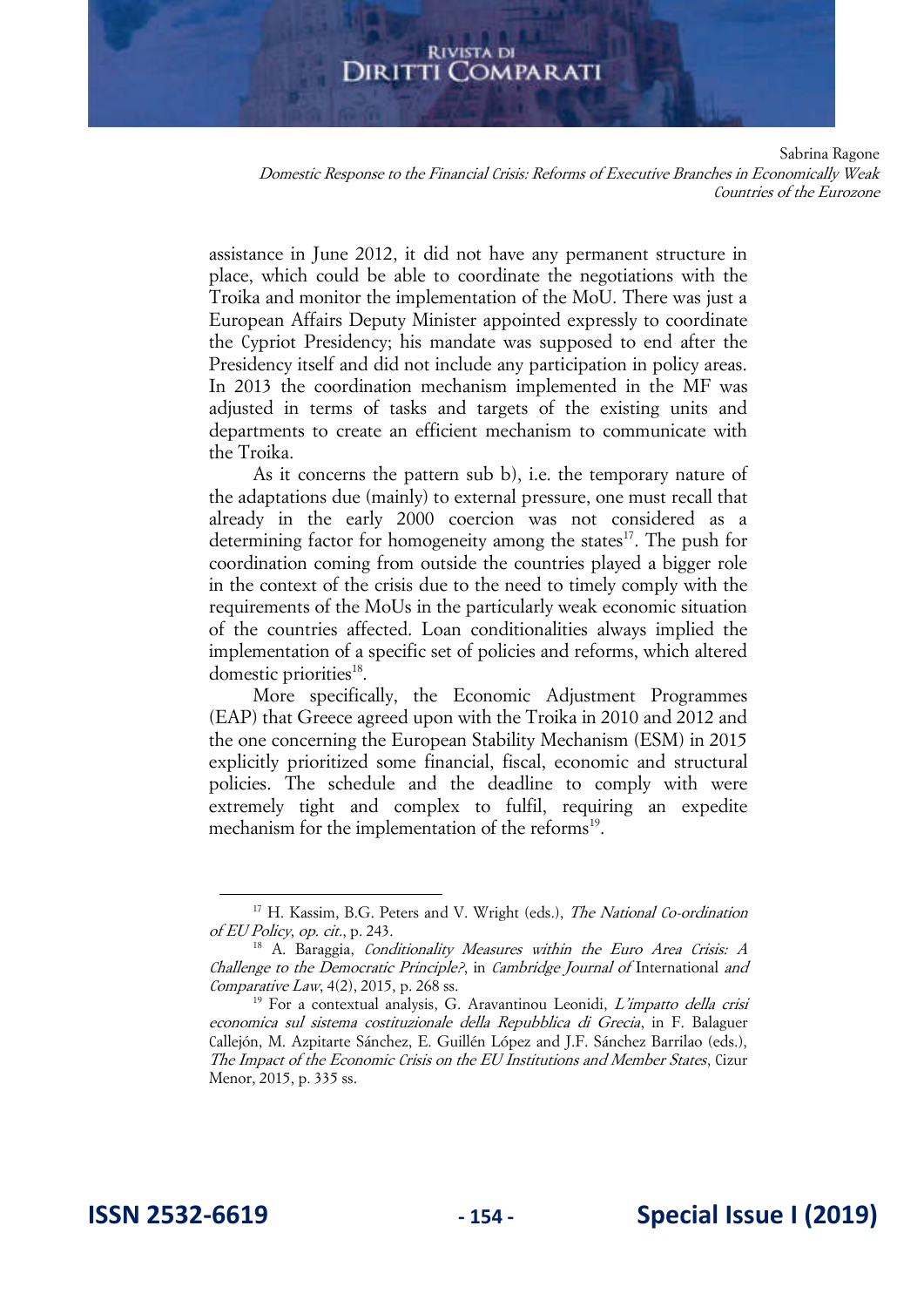Sabrina Ragone

Domestic Response to the Financial Crisis: Reforms of Executive Branches in Economically Weak Countries of the Eurozone

These externally influenced changes seem to remain mainly temporary. For instance, in Ireland, right after the elections in 2016, the PM decided to dissolve the Economic Management Council (EMC) that had been created to tackle the crisis. In Portugal as well the aforementioned ESAME was established as a temporary task force for the coordination and implementation of the programme. In Cyprus, the Government established at the end of 2013 that the European Union Division within the MFA would be allotted the task of interministerial coordination of EU affairs, but this new body rarely meets. One exception is represented by the Italian case, where the internally driven changes reflect the political will to change the coordination mechanisms through long-lasting instruments and institutions.

As it concerns the pattern sub c), i.e. the centralization of EU coordination in the domestic arena, this general evolutionary feature of coordination was strengthened during the financial crisis.

In Ireland, the Government and the central administration became the dominant carrier of Europeanization especially for the years when it was a program country (2010-2013). In Portugal, the coordination of the Economic and Financial Adjustment Programme agreed upon with the Troika in 2011 was taken care of by the MF in cooperation with the Office of the PM.

In the Greek case, the need for positive coordination arose from the need to comply with the implementation of the reforms within the timetables and conditions set in the MoU. As a result, a (slow) phenomenon of centralization with different main actors took place: the agreements were usually arranged by the PM, the President of the SOE, attached to the MF, and the Minister of Finance, who then submitted the decisions to the approval of the Council of Ministers.

In Italy, the increasingly leading role of the PM in EU policy coordination was potentiated by the financial situation of the country, but this was not what triggered it. In fact, the importance of the PM in this field had raised already due to the increasing relevance of European affairs in internal politics and to the role of the PM as the representative of the state in the European Council<sup>20</sup>.

 $20$  On this issue, see N. Lupo, *Il governo italiano*, in *Giurisprudenza* costituzionale, 2, 2018, in particular p. 944 ff. On the role of the PM and its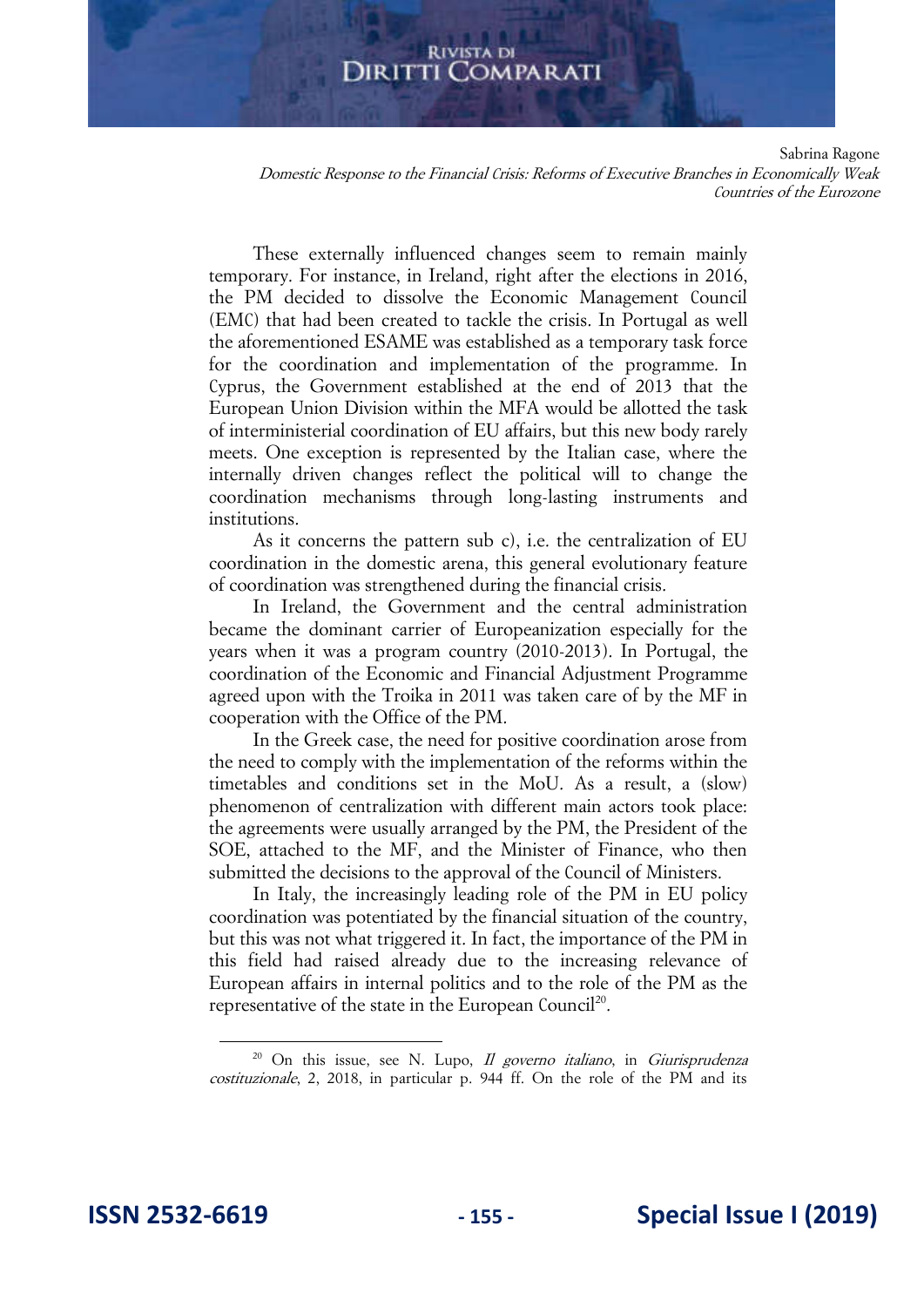#### **RIVISTA DI** Diritti ( **COMPARATI**

Sabrina Ragone

Domestic Response to the Financial Crisis: Reforms of Executive Branches in Economically Weak Countries of the Eurozone

According to the categories used by  $Kassim<sup>21</sup>$ , i.e. selective/comprehensive and centralized/decentralized approaches to EU policies, both Ireland and Portugal have a selective and centralized management of EU affairs. In Greece, the system moved from "decentralized and selective" to "centralized and selective" due to the tasks given to the MF. Lacking a permanent body for coordination, Cyprus is still to be considered as a country with a decentralised system, because even during the crisis the executive mainly relied upon ad hoc arrangements. Italy kept its comprehensive approach in spite of the financial situation, also shifting towards centralization, after being considered for long time as having a decentralized mechanism with different actors and veto players. Nevertheless, this phenomenon depended mainly on domestic factors.

#### 4. Asymmetrical centralization within domestic administrations: winners and losers.

The comparative analysis carried out demonstrated that there are two clear winners of the evolution of EU coordination in the past decade, in the framework of the process of centralization: PMs and their Offices (a) and Ministers of Finance and of Economy (b). Their role increased while the importance of the Ministers of Foreign Affairs (c) diminished. The most severe reduction of powers was experienced by domestic Parliaments (d).

Concerning the PMs' role (a), there have been several internal and external factors that have pushed towards their increasing relevance, in particular, the growing importance of the European Council in EU policy-making<sup>22</sup>. During the crisis, the coordination

evolution over the decades, see the interesting assessment offered by I. Ciolli, La questione del vertice di Palazzo Chigi. Il Presidente del Consiglio nella Costituzione repubblicana, Naples, Jovene, 2018.

<sup>&</sup>lt;sup>21</sup> H. Kassim, *The National Coordination of EU Policy*, in J. Magone (ed.), Routledge Handbook of European Politics, London, 2015, p. 686 ss.

<sup>&</sup>lt;sup>22</sup> On this phenomenon, with reference to the multiple crisis of European integration, see C. Pinelli, Il doppio cappello dei Governi fra stati e Unione europea, in Rivista trimestrale di Diritto pubblico, 3, 2016, p. 645 ss.; S. Fabbrini, La crisi dell'euro e le sue conseguenze, in Rivista trimestrale di Diritto pubblico, 3, 2016, p. 655 ss.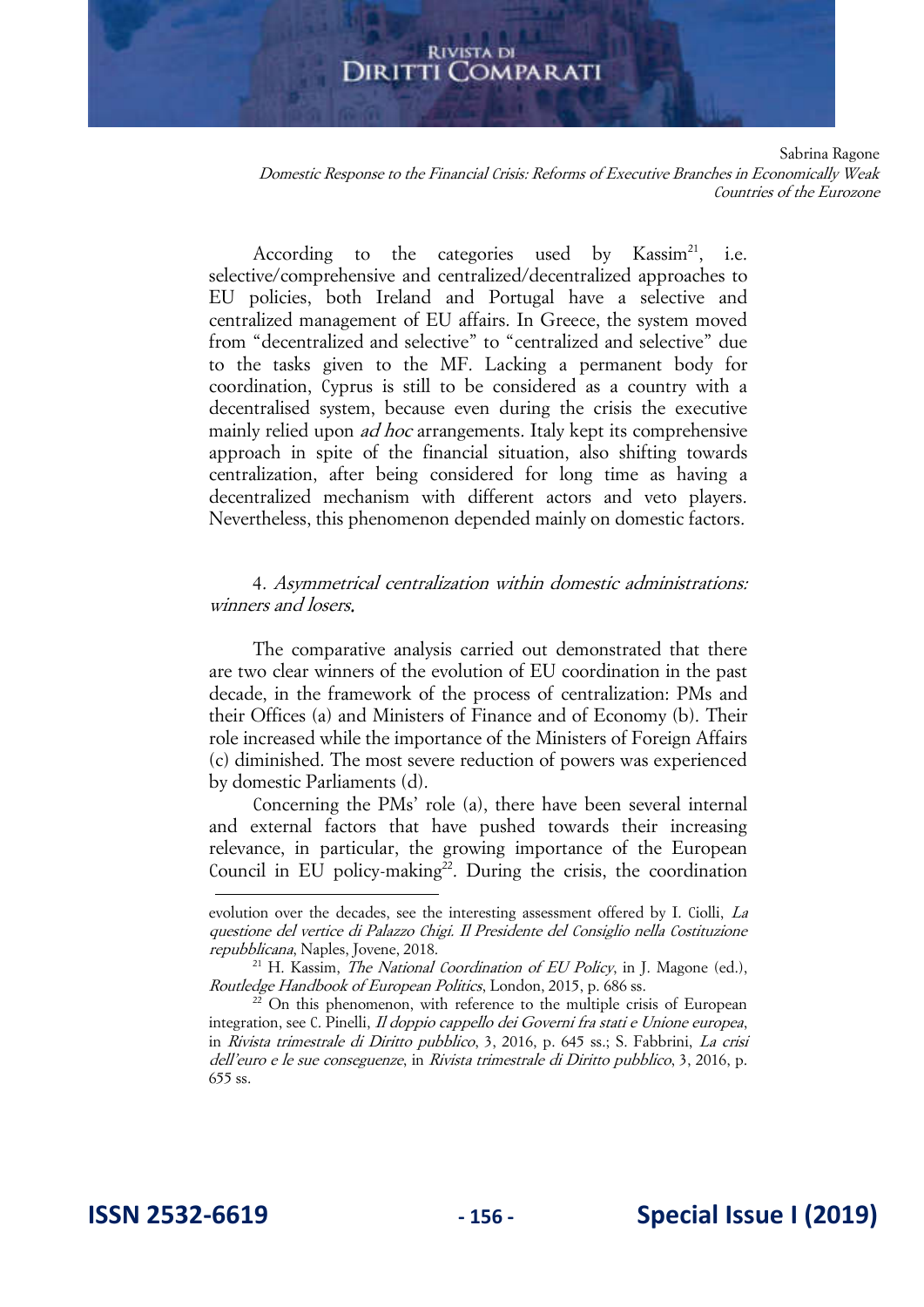Sabrina Ragone

Domestic Response to the Financial Crisis: Reforms of Executive Branches in Economically Weak Countries of the Eurozone

tasks of the PM and their Offices were strengthened in all the case studies. Even in Portugal, where the MFA is still a very relevant actor, the newly established ESAME was attached to the Office of the PM.

In Greece, the PM had traditionally been politically strong but was never allotted relevant coordination tasks, and also the deputy PM in charge of monitoring the coordination had played a minor role. Nevertheless, between 2010 and 2012, the Office of the PM was transformed into a General Secretariat and was provided with a "Strategic Planning Unit" and a "EU and International Relations Office". Also, the General Secretariat of the Government (GSG) included an Office for International and Community Issues in  $2010^{23}$ .

While in Greece only *ad hoc* committees were arranged, the Irish Government established some more stable bodies, among them, an EU Committee composed by personnel of the ministries and a high-level Committee composed by ministers and senior civil servants, serviced by the Office of the PM. Additionally, the Irish Office of the PM is paramount in the management of EU-related issues and established the strategic direction and focus for the European approach of the country. During the crisis, the PM and the Deputy PM were both members of the aforementioned Economic Management Council (EMC) which was composed by the four most senior ministers of the core executive and the PM appointed another Secretary General to the Office of the PM in order to monitor the EMC.

Concerning Italy, the Office of the PM became the major coordination venue at the end of the 80s, with the establishment of the Department for Coordination of Community Policies in 1987 (today Department for European Policies, DEP) and the corresponding Minister or Secretary of State for European Affairs<sup>24</sup>.

<sup>&</sup>lt;sup>23</sup> For an overview of the political landscape in Greece after 2010, see X. Contiades, I.A. Tassopoulos, The Impact of the Financial Crisis on the Greek Constitution, in X. Contiades (ed.), Constitutions in the Global Financial Crisis. A comparative Analysis, op. cit., in particular, p. 196 ff.

 $24$  See C. Franchini, L'impatto dell'integrazione comunitaria sulle relazioni al vertice dell'amministrazione. Poteri governativi e poteri amministrativi, in Rivista trimestrale di Diritto Pubblico, 3, 1991, p. 775 ss. and G. Della Cananea, Italy, in H. Kassim, B.G. Peters and V. Wright (eds.), The National Co-ordination of EU Policy, op. cit., p. 99 ss.; for a comparative analysis, S. Ragone, Coordinación de las políticas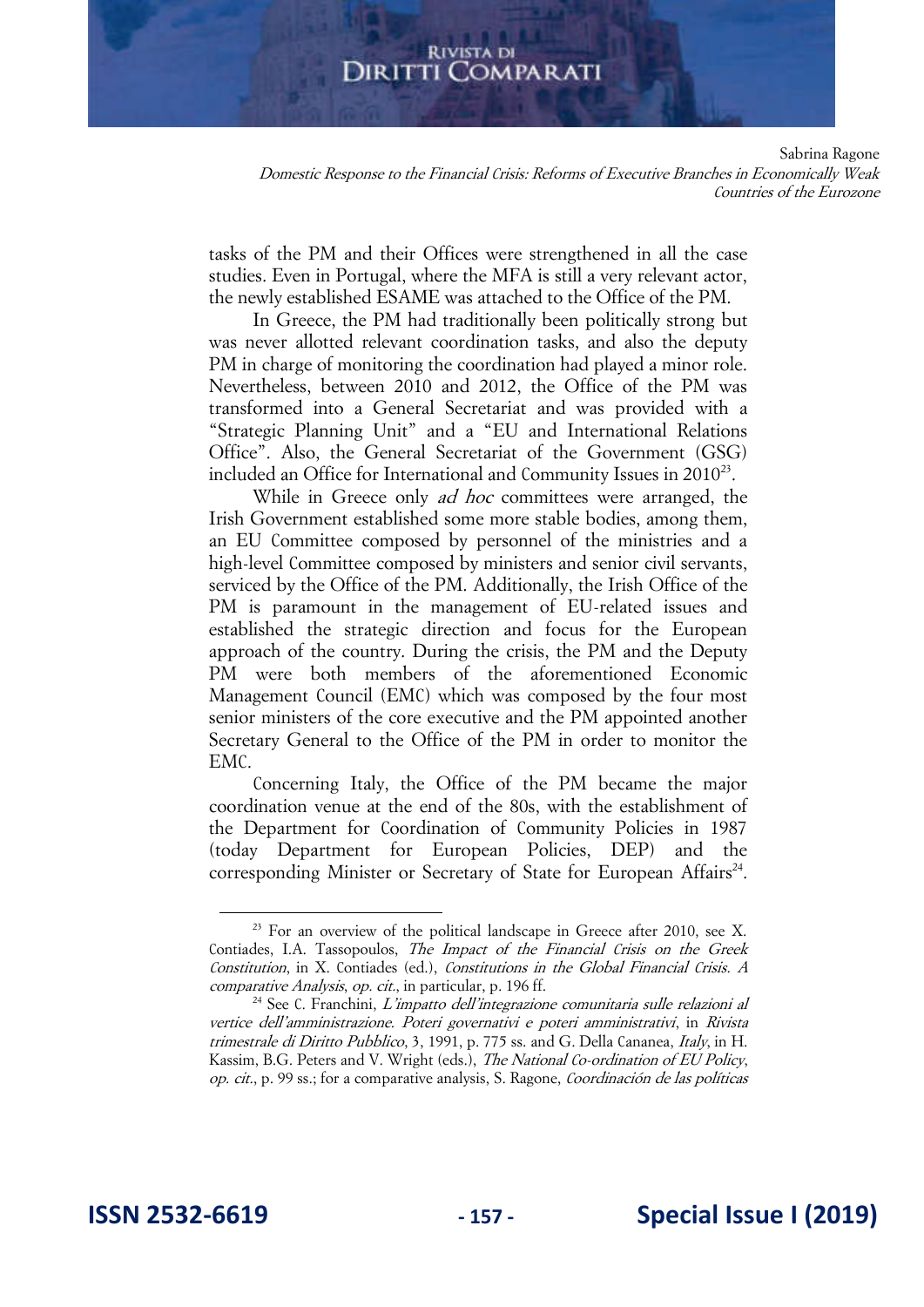Sabrina Ragone

Domestic Response to the Financial Crisis: Reforms of Executive Branches in Economically Weak Countries of the Eurozone

The DEP has always been attached to the Office of the PM. It collaborates with other bodies, also located there: the Interministerial EU Committee and the Technical Evaluation Committee<sup>25</sup>. The enhancement of the PM's role during the crisis depended on the new comprehensive approach to European affairs undertaken by the Italian Government and in particular by Matteo Renzi on the occasion of the Presidency of the Council in 2014, accompanied by the target of improving the performance in the ascending phase<sup>26</sup>.

The second member of the core executive whose role has been progressively improved is the Minister of Finance and/or Economy (b), even more so after the start of the Single Market programme, the creation of EU structural and cohesion funds and the Economic and Monetary Union (EMU) in the 90s.

In Italy, there was no formal reform of the structure and tasks of the Ministry of Economy and Finance (MEF) but during the crisis its status was improved *de facto* due to the priority of economic and financial issues and the need to respond to European and international pressure, adopting austerity measures and spending-cuts. Also, the relevance of economic issues was demonstrated by the choice, by PM Mario Monti, in 2011, to personally hold the post of Minister of Economy and Finance at the beginning of his mandate for several months.

In Portugal, the major part of the reforms and measures related to economic issues were undertaken by the MF, in collaboration with the Office of the PM.

In Greece, already in 1987, the Council of Economic Experts (so called SOE) had been established as a body with an advisory role in economic policy attached to the Ministry of Economic Affairs (MEA).

 $26$  Some changes happened already with the Monti government in 2011, as it is explained by T. Groppi, I. Spigno and N. Vizioli, The Constitutional Consequences of the Financial Crisis in Italy, in X. Contiades (ed.), Constitutions in the Global Financial Crisis. A comparative Analysis, op. cit., p. 101 ff.

europeas y transformaciones estructurales de los Ejecutivos nacionales (el caso italiano en perspectiva comparada), in Revista General de Derecho Público Comparado, 12, 2013, p. 1 ss.

<sup>25</sup> L. Saltari, Il sistema di coordinamento, in Giornale di diritto amministrativo, 5, 2013, p. 475 ss. and S. Ragone, La coordinación gubernamental de las políticas europeas. Un análisis de derecho comparado sobre los miembros fundadores, in Estudios de Deusto, 61(2), 2014, p. 213–234.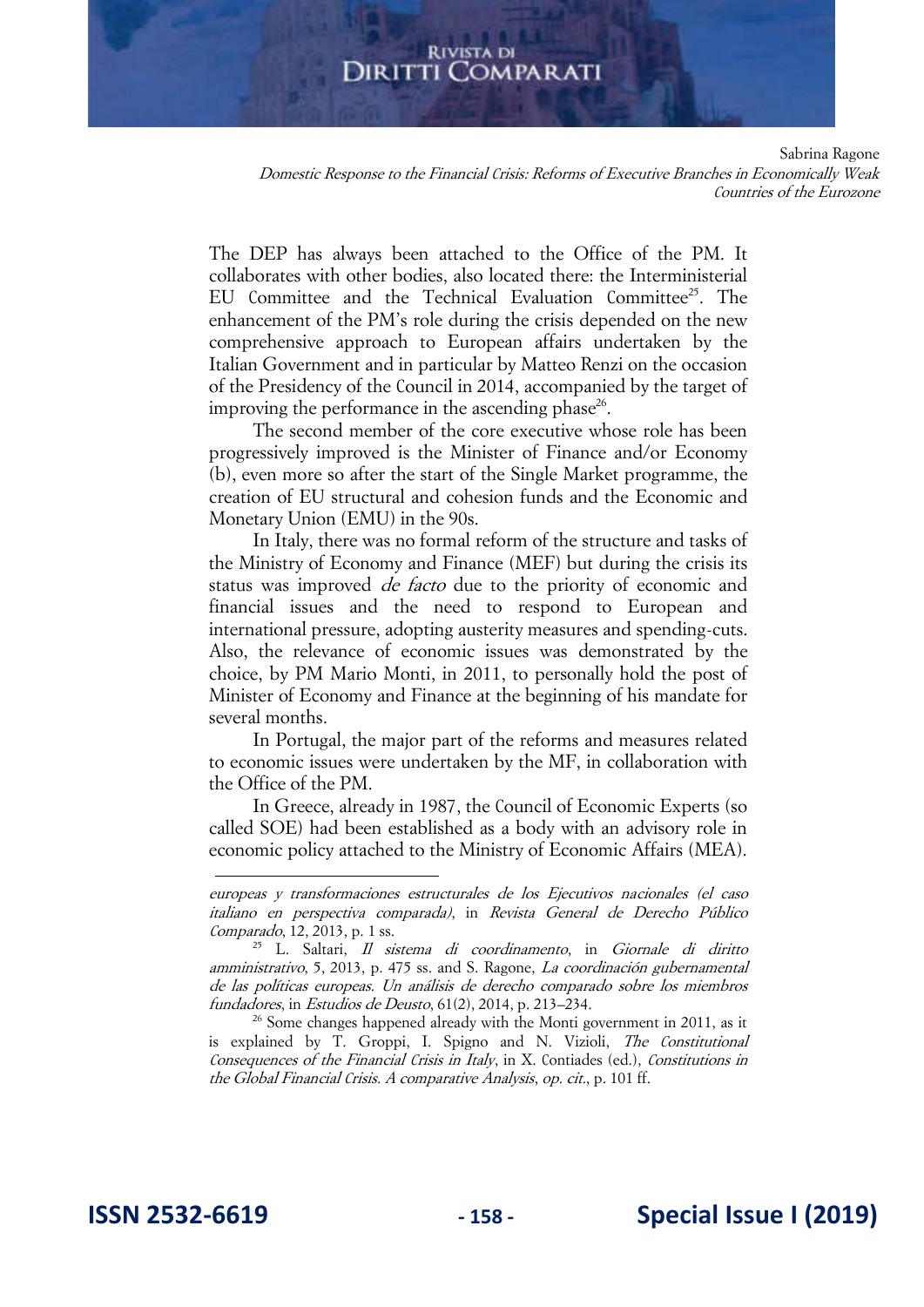Sabrina Ragone

Domestic Response to the Financial Crisis: Reforms of Executive Branches in Economically Weak Countries of the Eurozone

During the crisis, the MEA was reorganized, but in this case the reforms depended on domestic factors: in particular, in 2009 it was again separated from the MF (with which it had been merged seven years earlier) and the realm of economic and development policies is now divided between the two Ministries. In spite of this shared competence, only the MF was given the task to implement the MoU, being also in contact with the Troika and the other Eurozone member states. The MF inaugurated a new model of coordination, more concentrated and effective in comparison with the MFA-led one.

In Ireland the MF's structure was changed: in 2011 it was split into the Ministry of Public Expenditure and Reform and the MF, respectively in charge of the reforms to be implemented and the traditional financial issues. These two Ministers were also members of the new Economic Management Council – EMC – temporarily set up by the Government, which was the main strategic centre of coordination in the management of the crisis. The PM and the Deputy PM were the other two members of the ECM.

In Cyprus as well, the MF was designated as the leading actor of the coordination when the executive established in 2013 the interministerial committee in charge of the implementation of the reforms. Additionally, a few months later the bureaucratic management was transferred from the Planning Bureau of the MFA to the Unit of Strategic Coordination and Cooperation of the MF.

The increase of the powers of PMs and Ministers of Finance/Economy was accompanied by the decline of the Ministers of Foreign Affairs (c), which had been relevant since the beginning of European integration, especially during the first years after the accession of each member state, but have been on an overall descending trend since several decades. In Portugal, he is still very relevant, since the core seat for EU coordination – i.e. the DGAE and the Secretary of State of European Affairs are attached to the MFA. In Greece, for decades this minister had been in charge of the general coordination in a decentralized and negative manner but during the crisis the MF, focusing on the implementation of obligations, has inverted the model. In Cyprus the Government in 2013 decided to allot to the EU Division within the MFA the task of ensuring EU policies domestic coordination. Additionally, the politically highest level of coordination takes place in the interministerial committee for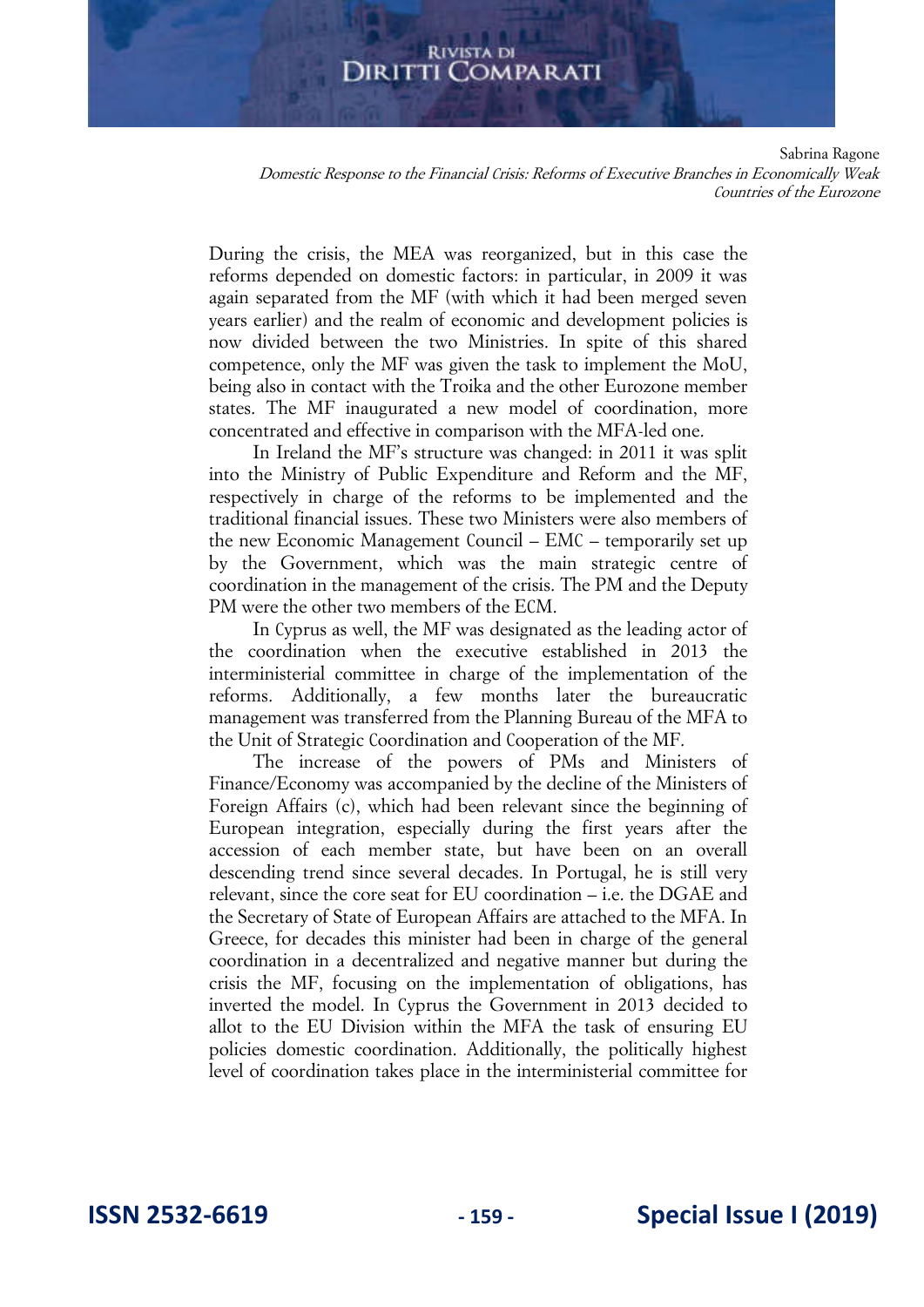Sabrina Ragone

Domestic Response to the Financial Crisis: Reforms of Executive Branches in Economically Weak Countries of the Eurozone

EU affairs chaired by the Minister of Foreign Affairs and also the coordination between the officials of the different EU units of the ministries is characterized by the leading role of the corresponding unit of the MFA.

In Ireland and Italy, until the late 80s the MFA was the leading ministry and used to take care of the daily management of EU coordination, but then it had to share this task with the Office of the PM. More specifically, the Irish MFA has a European division which determines the national position in collaboration with the EU division of the Office of the PM, while a political division is responsible for the decisions related to the Common Foreign Security Policy and defence issues. The same can be said about the MFA of the other countries examined, which are still the most important players in that field.

In addition to being the main actor in this non-Europeanized policy, the MFA is the institutional linkage with the Permanent Representation in Brussels, which represents, for all the case studies, an essential player for coordination and also a highly qualified body composed by skilled and experienced personnel.

The Permanent Representation of most countries is a sort of miniature of the core executive. In the Irish case, the number of ministries grew since the 70s up to the point that all of them (with the exception of the Office of the PM) are now represented in Brussels. Also, in the Greek, the Portuguese and the Italian Representations, in addition to MFA diplomats and experts, there are representatives of all ministries. They are in touch with the corresponding ministries and interact on a daily basis with the national coordination bodies. In the case of Cyprus, the Permanent Representation acts essentially as a mediator and is led by a career diplomat who receives instructions by the MFA.

Finally, national Parliaments (d) were also affected by the crisis. Since the first stages, European integration determined the transfer of legislative matters from the domestic level to the supranational level, fostering also an internal shift of powers towards the executives, as they represent the state at the European level<sup>27</sup>. Additionally, during

<sup>&</sup>lt;sup>27</sup> See M. Cartabia, N. Lupo and A. Simoncini (eds.), *Democracy and* Subsidiarity in the EU. National parliaments, regions and civil society in the decision-making process, Bologna, 2013. On the difficulties of ensuring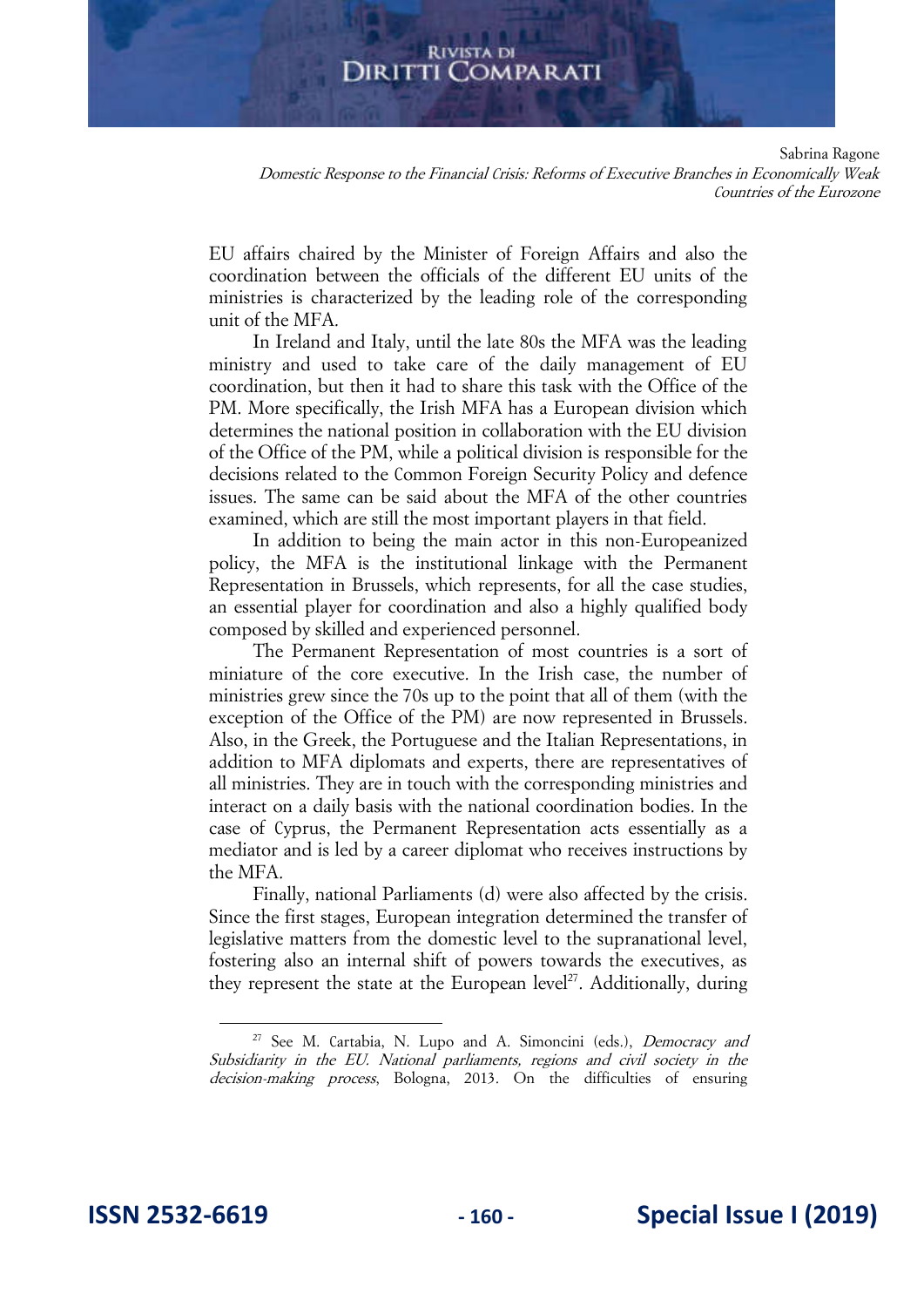Sabrina Ragone

Domestic Response to the Financial Crisis: Reforms of Executive Branches in Economically Weak Countries of the Eurozone

the crisis, many decisions were adopted through the intergovernmental method or in Summits/meetings of the European Council and the Eurozone, further underpinning the importance of the executives<sup>28</sup>.

During the years of the crisis, domestic executives not only drove and coordinated anti-crisis policies outside national borders, but they often manipulated the discourse at the domestic level, submitting to their corresponding Parliaments measures already agreed upon in Europe or with the Troika. National Parliaments decided to ratify those decisions responding to two logics: because they were caught up in the so-called "saving the EU rhetoric" or because they wanted to maintain their involvement in budgetary and economic issues, even if it happened when the decision had already been taken<sup>29</sup>. In Cyprus, for instance, although the government had lost the parliamentary majority support at the beginning of 2014, according to these logics various opposition parties voted in favour of passing the crisis-related legislation. In Greece, the Parliament could basically just ratify several decisions concerning anti-crisis measures that had been decided by the executive.

In Ireland there was also a progressive limitation of the EU involvement of the Parliament during the crisis, although its scrutiny functions had been improved in 2002 through the EU Scrutiny Subcommittee of the Joint Parliament Committee for European

parliamentary oversight on the executives, N. Lupo, Parlamento europeo e parlamenti nazionali nella Costituzione "composita" dell'UE: le diverse letture possibili, in A. Ciancio (ed.), Nuove strategie per lo sviluppo democratico e l'integrazione politica in Europa, Roma, Aracne, 2014.

<sup>&</sup>lt;sup>28</sup> P.K. Kjaer, G. Teubner and A. Febbrajo (eds.), *The Financial Crisis in* Constitutional Perspective. The Dark Side of Functional Differentiation, Oxford, 2011 and K. Tuori, *The Eurozone Crisis. A Constitutional Analysis*, Cambridge, 2013; see also, on the role of the executives, G. Pasquino, Governments in European Politics, in J. Magone (ed.), Routledge Handbook of European Politics, op. cit., p. 295 ss.

<sup>&</sup>lt;sup>29</sup> S. Puntscher Riekmann, D. Wydra, Representation in the European State of Emergency: Parliaments against Governments?, in Journal of European Integration, 35(5), 2013, p. 565 ss.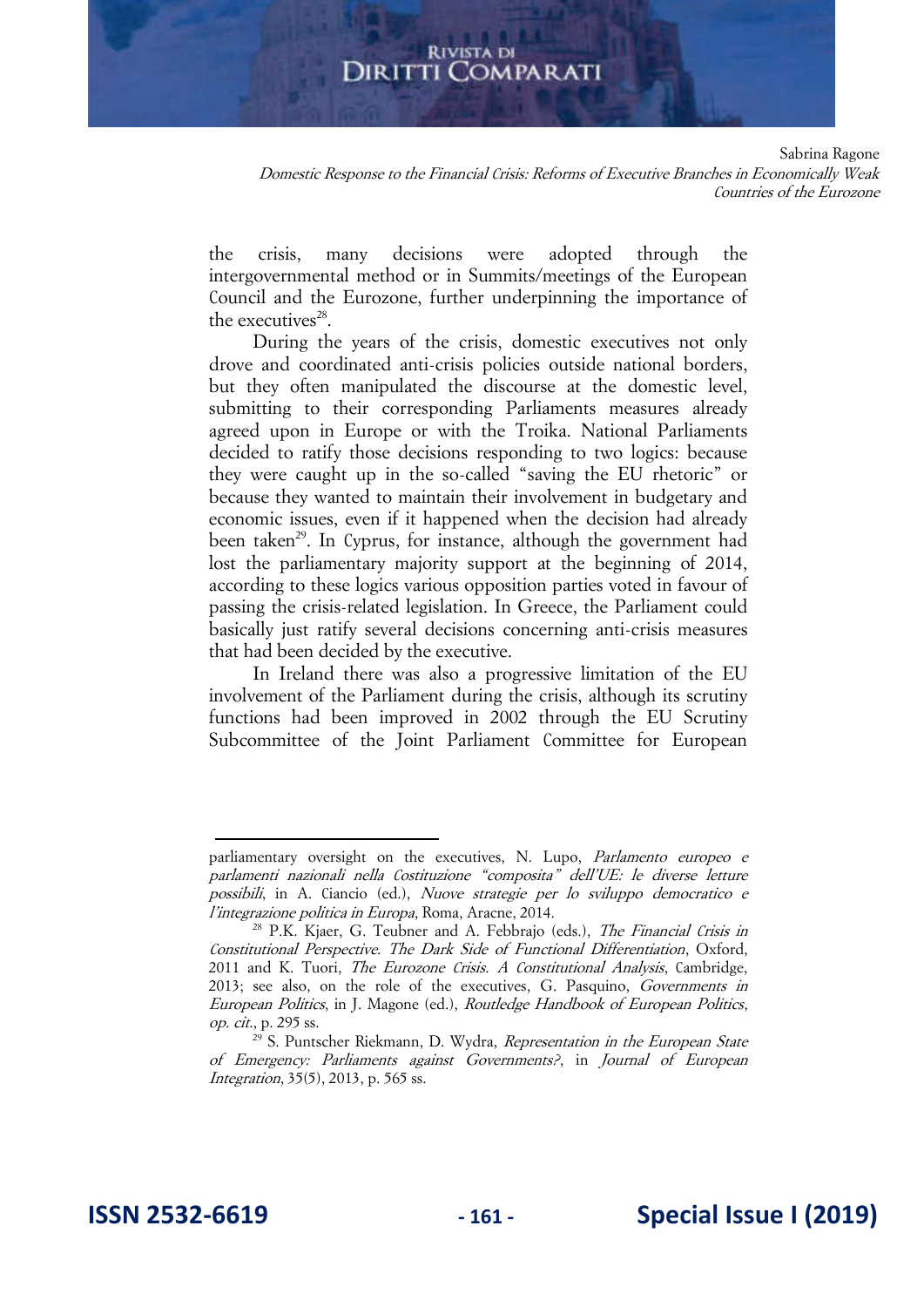Sabrina Ragone

Domestic Response to the Financial Crisis: Reforms of Executive Branches in Economically Weak Countries of the Eurozone

Affairs<sup>30</sup>. A few years later (in 2006) also in Portugal the parliamentary Committee of European Affairs was given ex ante powers of scrutiny. In spite of its marginal role, the Italian Parliament was considered more active during the last years, in comparison with the legislatives of the other countries most affected by the financial crisis<sup>31</sup>.

## 5. Asymmetries among the member states: a few final remarks.

The way the crisis affected domestic parliaments varies according to the country, spanning from the changes in the budgetary procedure due to the European semester to the approval of the MoUs in those member states that requested financial assistance. From a wider perspective, the impact of the economic situation on internal politics and its connection with "European preferences" and "markets"<sup>32</sup> are evident in the light of numerous cases: between  $2011$ and 2012, in the midst of the crisis, the failure of economic management led to snap elections in Portugal (with the resignation of Socrates), Greece (after the resignation of Papandreou and the short administration by Papademos), Spain (with the anticipated dissolution of the parliament and the end of Rodríguez Zapatero's government). Also in Italy, Berlusconi's resignation in 2011 and the subsequent appointment of Monti as PM were strictly connected to economic policies. Although it may seem logical that governments are held accountable for incorrect performance in economic and financial management, what occurred in these cases went beyond typical democratic accountability. These political crises were also due to external pressures, to a kind of "supranational" accountability, because national governments must, on the one hand, act according to the will of the respective electorates and, on the other hand, meet the

<sup>&</sup>lt;sup>30</sup> On the role of the Parliament in the Irish form of government with reference to the crisis, D.G. Morgan, *The Constitution and the Financial Crisis in* Ireland, op. cit., p. 69 ff.

 $31$  K. Auel, O. Höing, *Scrutiny in Challenging Times – National Parliaments* in the Eurozone Crisis, in SIEPS European Policy Analysis, 1, 2014.

<sup>&</sup>lt;sup>32</sup> The sistemic consequences of such a dynamic were carefully assessed by F. Balaguer Callejón, Una interpretación constitucional de la crisis económica, in Revista de Derecho Constitucional Europeo, 2013.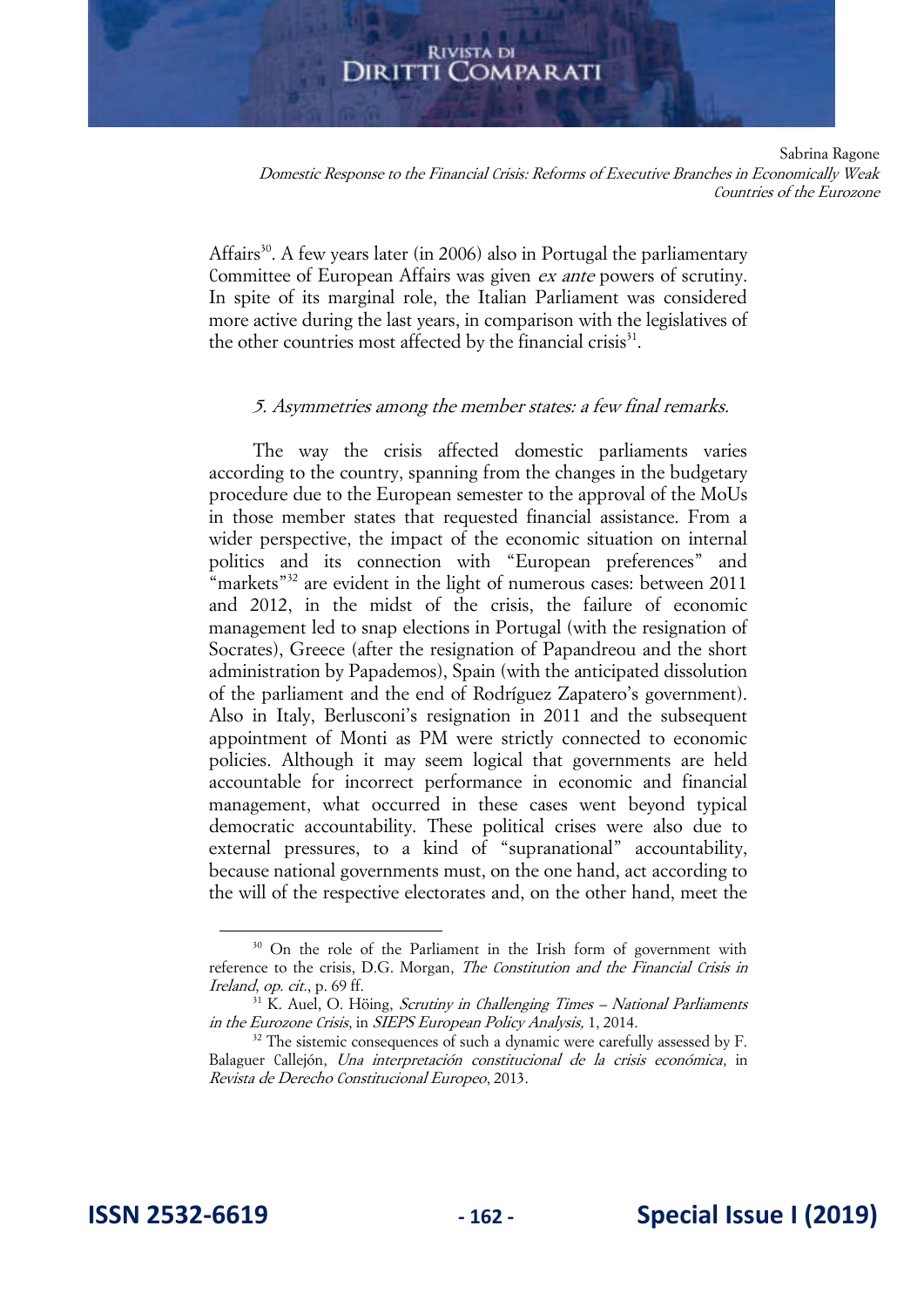Sabrina Ragone

Domestic Response to the Financial Crisis: Reforms of Executive Branches in Economically Weak Countries of the Eurozone

expectations of monetary and financial institutions or, in some cases, richer/creditor states<sup>33</sup>. This is why the importance of inequality among member states becomes clearer.

Concomitantly, the financial crisis has determined constitutional consequences of great significance at the domestic level, also affecting the balance of power between institutions of the member states. This has depended, at least in part, on the fact that European integration is progressively affecting a habitually domestic domain, i.e. the budgetary function. Moreover, such a function has traditionally been entrusted to parliaments.

The phenomena that have characterized the decision-making process during the crisis at the supranational level, such as the use of the intergovernmental method, informal mechanisms, international law sources (treaties like the so-called "Fiscal Compact") have overshadowed even more the functions of the legislatures. A former study taking into account the law-making and deliberative role of the legislatures in Italy and Spain proved a trend of reduction of parliamentary involvement at least until 2015<sup>34</sup>.

The questions are: a) whether the conclusions on the case studies of this paper (plus Spain) can be applied to all European parliaments, that is, if one can speak of a general tendency towards the weakening of national legislatures and b) how much the trend has reversed after the crisis.

European parliaments, in fact, have not suffered the consequences of the crisis equally, as some have been progressively marginalized over the years, while others have managed to maintain or even strengthen their position<sup>35</sup> – the most evident example being the

<sup>33</sup> See G. Grasso, Il costituzionalismo della crisi. Uno studio sui limiti del potere e sulla sua legittimazione al tempo della globalizzazione, Naples, Editoriale Scientifica, 2012, p. 18 ss.

<sup>34</sup> S. Ragone, La incidencia de la crisis en la distribución interna del poder entre parlamentos y gobiernos nacionales, in F. Balaguer Callejón, M. Azpitarte Sánchez, E. Guillén López and J.F. Sánchez Barrilao (eds.), The Impact of the Economic Crisis on the EU Institutions and Member States, op. cit., p. 527 ss.

<sup>&</sup>lt;sup>35</sup> A. Benz, An Asymmetric Two-level Game. Parliaments in the Euro Crisis, in B. Crum, J.E. Fossum (eds.), Practices of Interparliamentary Coordination in International Politics, London, Routledge, 2013, p. 125 ss. From a comparative perspective, I. Ciolli, I Paesi dell'Eurozona e i vincoli di bilancio. Quando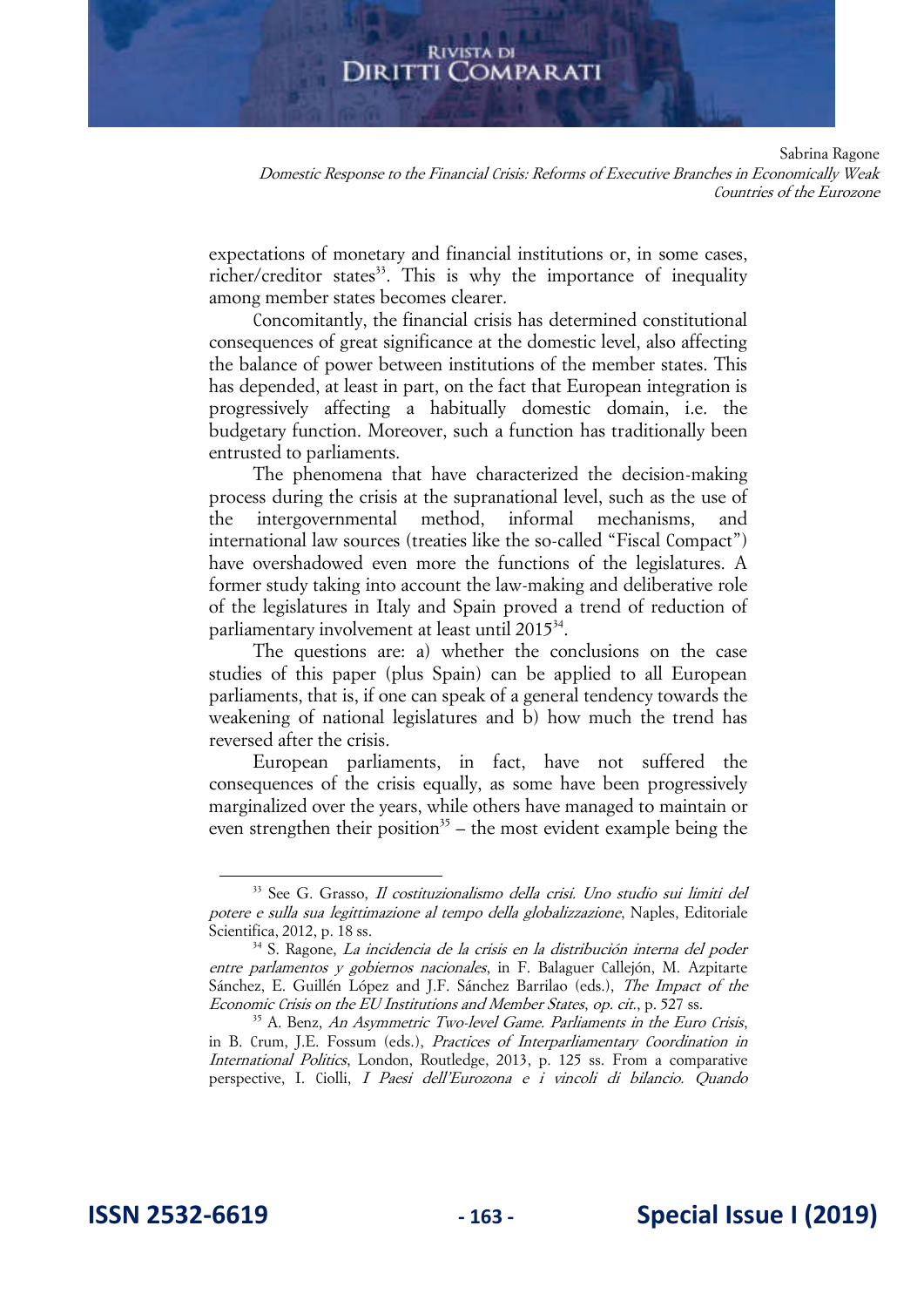Sabrina Ragone

Domestic Response to the Financial Crisis: Reforms of Executive Branches in Economically Weak Countries of the Eurozone

German lower chamber, the Bundestag, whose functions have been constantly defended through a constitutional jurisprudence<sup>36</sup> which has preserved its participation in the process of approval of international treaties related to the crisis, as well as the decisions on financial aids to other states, among others<sup>37</sup>. Also, the Austrian parliament used the ratification of the reform of art. 136 TFEU to secure more extensive co-decision rights, forcing the government to ask for a sort of previous parliamentary authorization<sup>38</sup>.

This panorama is characterized by an evident asymmetry. An asymmetry that is linked to the cleavage rich and poor countries and/or creditors and debtors. It is not a coincidence that the latter have weaker parliaments, together with supposedly more unstable economies. Thus, economic inequality can affect the functioning of national institutions and the danger of "second class" parliaments within the EU becomes serious<sup>39</sup>.

l'emergenza economica fa saltare gli strumenti normativi ordinari, in Rivista dell'Associazione Italiana dei Costituzionalisti, 2012, p. 6 ss.

<sup>&</sup>lt;sup>36</sup> Among others, I. Pernice, *Financial Crisis*, *National Parliaments, and the* Reform of the Economic and Monetary Union, in D. Jancic (ed.), National Parliaments after the Lisbon Treaty and the Euro Crisis: Resilience or Resignation?, Oxford, OUP, 2017. See at least the Lisbon decision (Lissabon Urteil), BVerfGE 123, 267; and the judgment 2 BvR 1390/12 (September 2012) and the following judgment (March 2014) with regard to the European stability mechanism.

<sup>&</sup>lt;sup>37</sup> O. Höing, *Differentiation of Parliamentary Powers. The German* Constitutional Court and the German Bundestag within the Financial Crisis, in M. Cartabia, N. Lupo and A. Simoncini (eds.), Democracy and Subsidiarity in the EU. National parliaments, regions and civil society in the decision-making process, op. cit., p. 255 ss. This aspect is emphasized also by J.E.M. Machado, The sovereignty debt crisis and the Constitution's negative outlook: a Portuguese preliminary assessment, in X. Contiades, Constitutions in the global financial crisis. A Comparative analysis, op. cit., p. 219 ff. With a focus on Italy in comparison with other cases, N. Lupo, National and Regional Parliaments in the EU decision-making process, after the Treaty of Lisbon and the Euro-crisis, in Perspectives of Federalism, 2013; G. Rivosecchi, Il Parlamento di fronte alla crisi economicofinanziaria, in Rivista dell'Associazione Italiana dei Costituzionalisti, 2012.

 $38$  K. Auel, O. Höing, *Scrutiny in Challenging Times – National Parliaments* in the Eurozone Crisis, op. cit.

<sup>&</sup>lt;sup>39</sup> On this issue, see also F. Fabbrini, *Economic Governance in Europe.* Comparative Paradoxes and Constitutional Challenges, Oxford, OUP, 2016.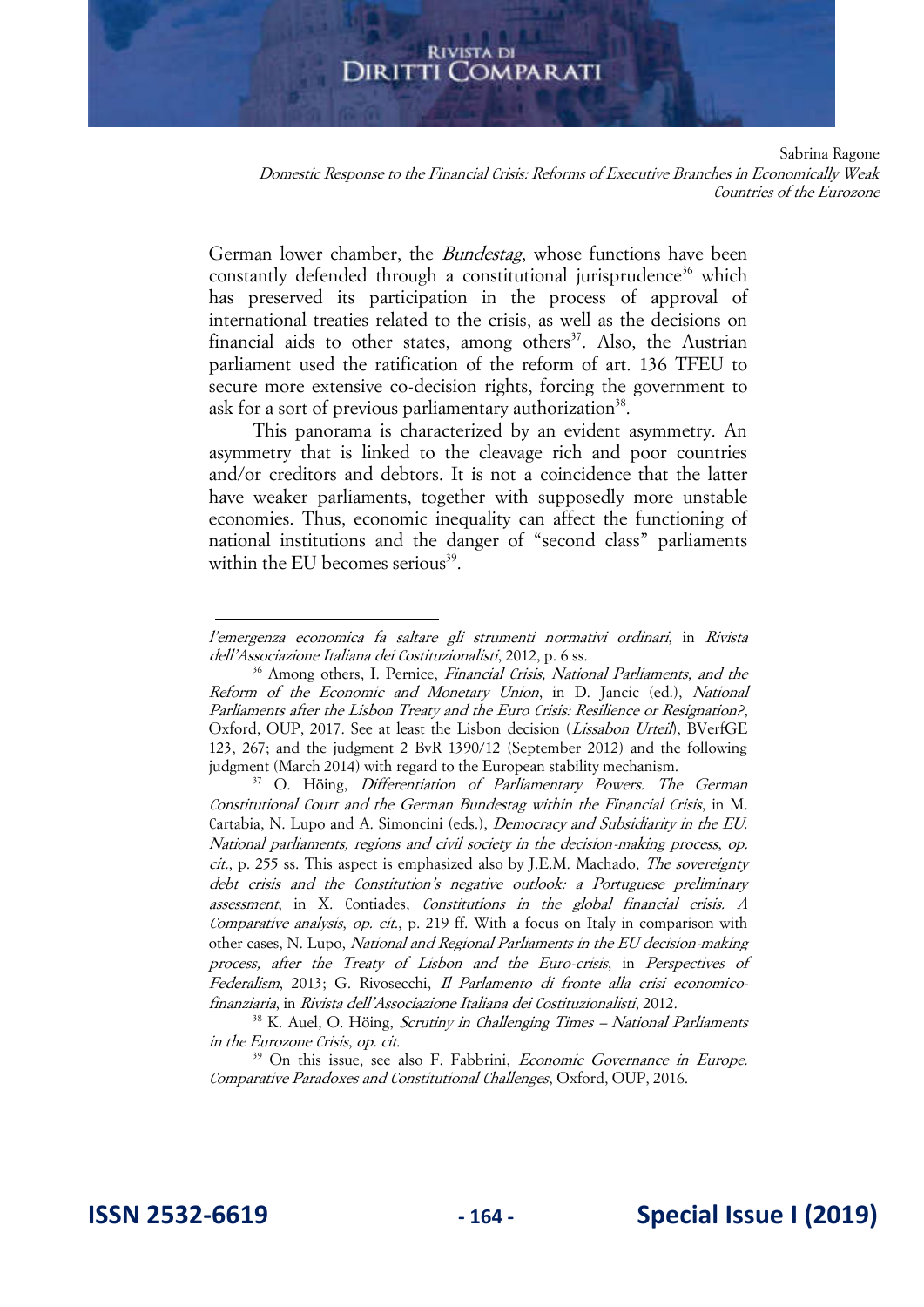Sabrina Ragone

Domestic Response to the Financial Crisis: Reforms of Executive Branches in Economically Weak Countries of the Eurozone

The way in which the decision-making process has evolved at the European level hardly compensates such deficiencies. The more the European decision-making process was bypassed during the crisis, the more the member states were giving up those guarantees that the European architecture offers to protect minorities. And in this context the relevant "minority" would be constituted by the group of smallest and/or poorest countries<sup>40</sup>, where parliaments were sidelined during the crisis and the centralization of EU coordination converged in the hands of a few actors, as shown in this paper.

Nevertheless, after the most severe years of the crisis have passed, there are legal and constitutional instruments, at both the domestic and the European level, which may foster a regaining of powers by the parliaments, although again not necessarily equally in all the member states<sup>41</sup>. Further research will have to assess to what extent the divide between rich/creditor and poor/debtor countries has led to a permanent differentiation between the degree of autonomy and the concrete functioning of institutions at the domestic level according to their economic and financial situation.

Abstract: This paper intersects the study of the coordination of EU policies by domestic executives with the issue of the constitutional effects of the financial crisis. Through a set of five case studies, it examines the patterns of convergence and divergence among EU member states, focusing on the reforms implemented to adapt the coordination mechanisms to the critical situation. It explains the phenomenon of the centralization of EU coordination in the executive, showing which ministers have gained or lost power. Finally,

<sup>&</sup>lt;sup>40</sup> M. Dawson, F. De Witte, Constitutional Balance in the EU after the Euro-Crisis, in Modern Law Review, 2013, p. 818.

<sup>&</sup>lt;sup>41</sup> In general, C. Fasone, National Parliaments in the Eurozone crisis: challenges and opportunities, in Torunskie Studia Polsko-Wloskie – Studi Polacco-Italiani di Torun, 11, 2015, available at [http://apcz.umk.pl/czasopisma/index.php/TSP-W/article/view/TSP-W.2015.001,](http://apcz.umk.pl/czasopisma/index.php/TSP-W/article/view/TSP-W.2015.001)  and M. Goldoni, National Parliaments after the Euro Crisis: Resignation, Adaptation, and Reaction, 2018, available at SSRN: https://ssrn.com/abstract=3111733).